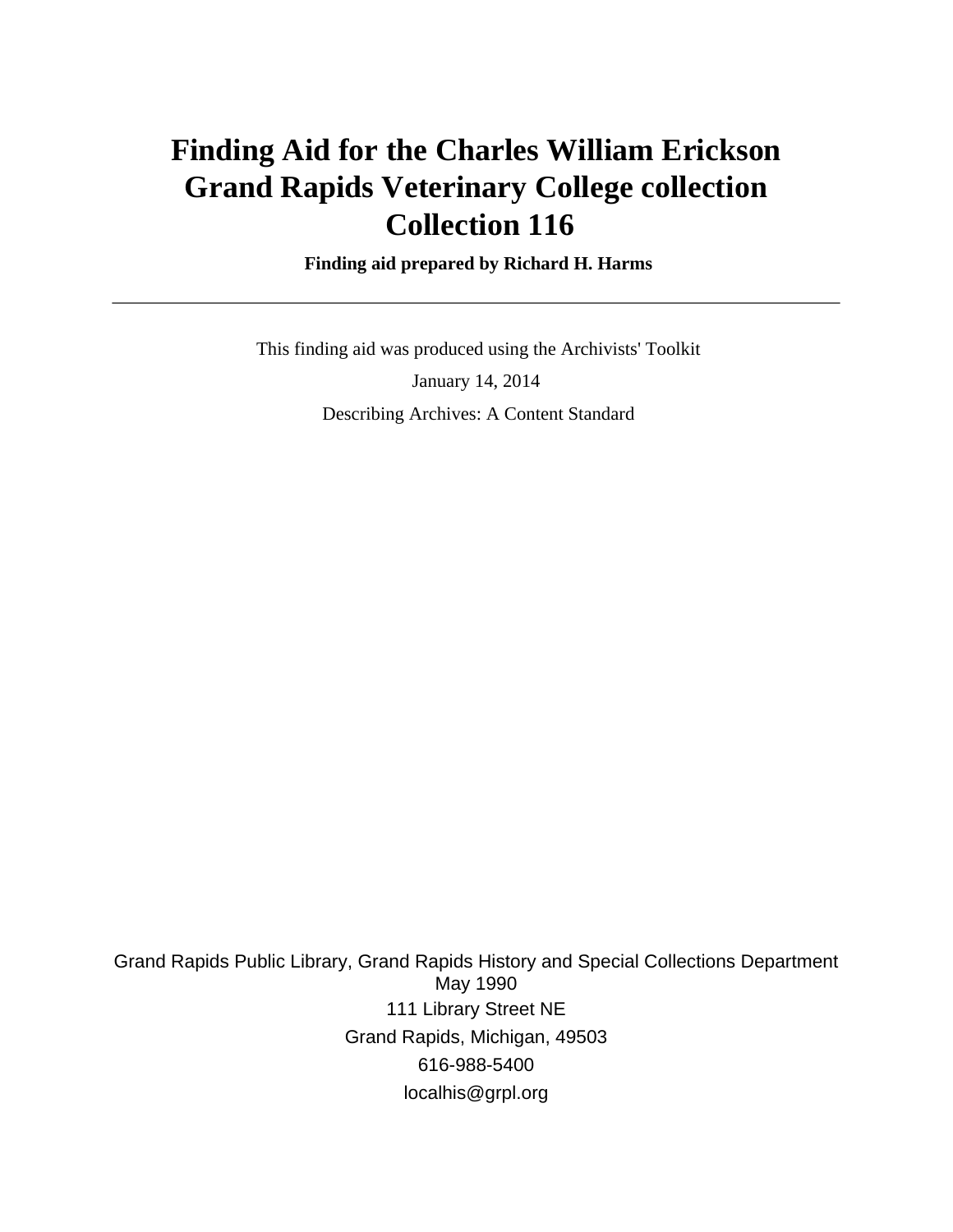# **Table of Contents**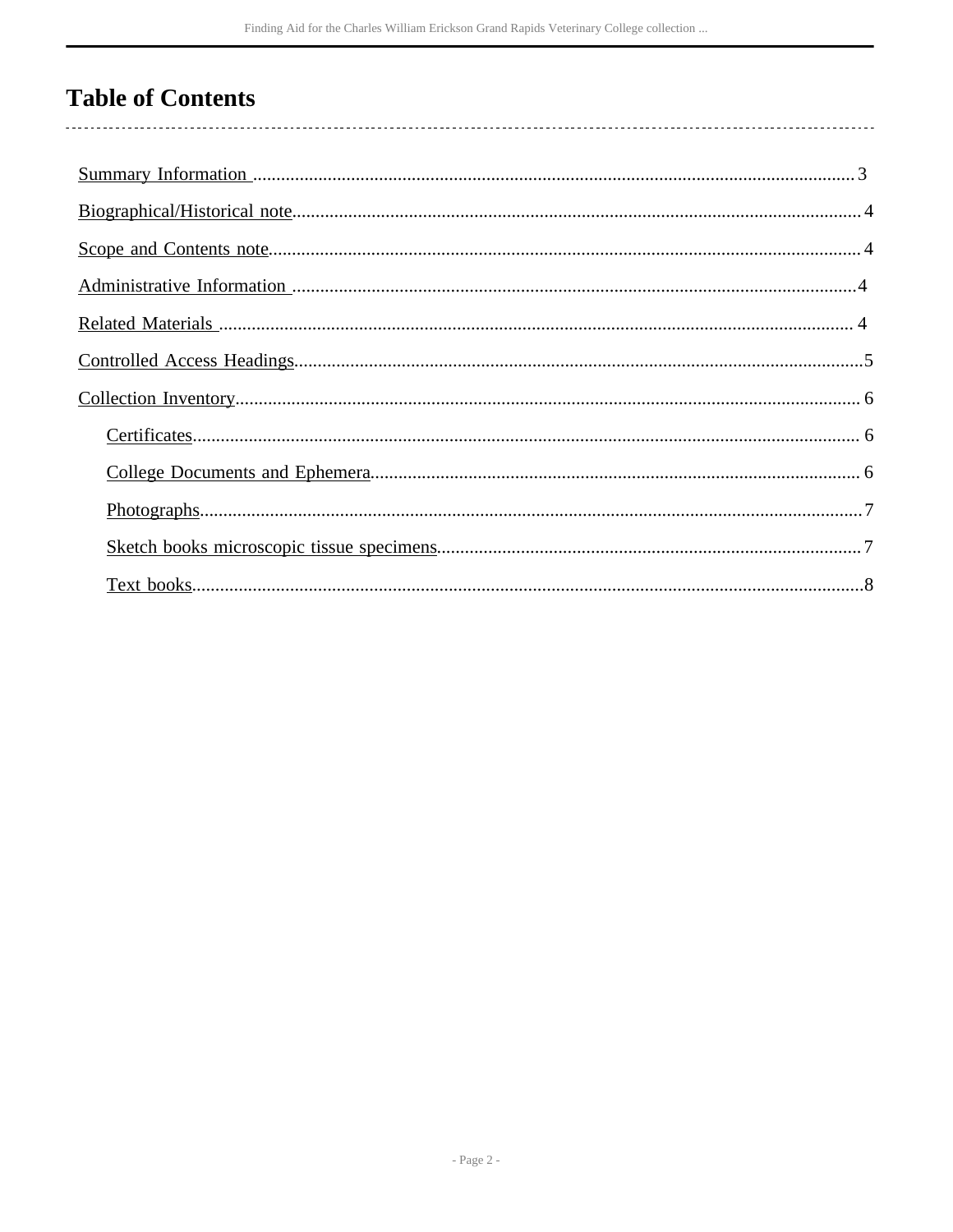# <span id="page-2-0"></span>**Summary Information**

| <b>Repository</b> | Grand Rapids Public Library, Grand Rapids History and Special<br><b>Collections Department</b>                                                                                                                                                                                                                                                 |
|-------------------|------------------------------------------------------------------------------------------------------------------------------------------------------------------------------------------------------------------------------------------------------------------------------------------------------------------------------------------------|
| <b>Title</b>      | Charles William Erickson Grand Rapids Veterinary College collection                                                                                                                                                                                                                                                                            |
| Date [inclusive]  | 1903-1911, 1915, 1939                                                                                                                                                                                                                                                                                                                          |
| <b>Extent</b>     | 3.75 Linear feet Four boxes                                                                                                                                                                                                                                                                                                                    |
| Language          | English                                                                                                                                                                                                                                                                                                                                        |
| <b>Abstract</b>   | Charles William Erickson (1875-1975) graduated from the Grand Rapids<br>Veterinary College in 1911. This collection documents his days as a<br>student at the school. Included are photographs showing students and<br>faculty, classrooms, laboratories and dissection scenes. Booklets provide<br>data about the college and its curriculum. |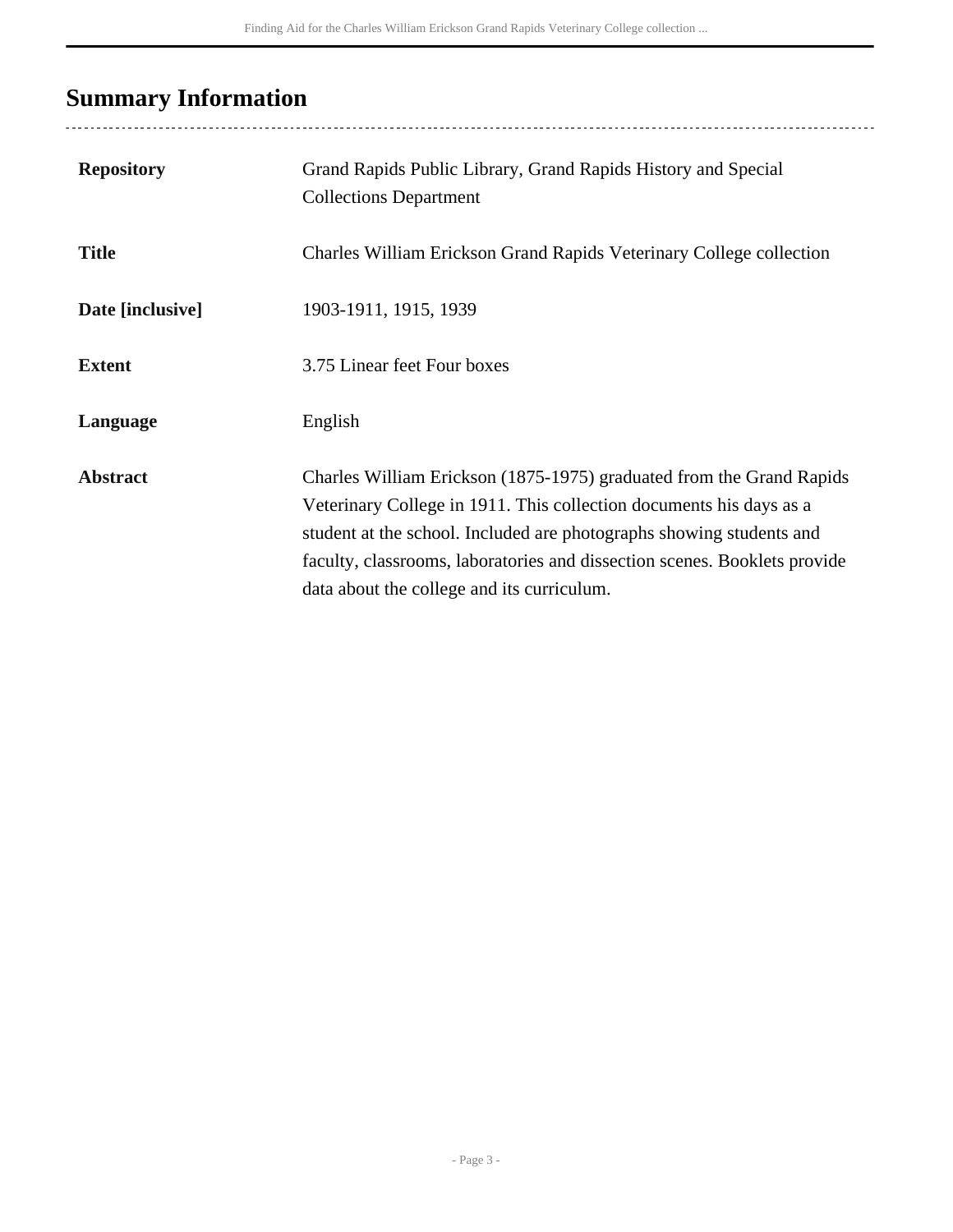## <span id="page-3-0"></span>**Biographical/Historical note**

Licensed to practice in Minnesota, Wisconsin and Michigan, Charles William Erickson (1875-1975) graduated from the Grand Rapids Veterinary College in 1911. Upon graduation Erickson established a practice in Marine-on-St. Crois, Minnesota.

## <span id="page-3-1"></span>**Scope and Contents note**

Note: This collection is named for the original donor who gave the Library his collection on the school. Donor specific collections are often reserved only for additions from the same donor, with other accessions placed in new collections or in general subject or genre collections. An exception has been made in this case for some items recently received, as these items are not only also from the School, but are currently sharing available box space in the oversized boxes of this collection. The additions extend the content date for the collection.

## <span id="page-3-2"></span>**Administrative Information**

### **Publication Information**

Grand Rapids Public Library, Grand Rapids History and Special Collections Department May 1990

### **Immediate Source of Acquisition note**

Bert C. Weberg, 1988, 1992 (Charles William Erickson); Jane Sveska, 2008 (M. Dean Hollis).

Accession numbers 1988.036; 1994.022; 2008.091

### <span id="page-3-3"></span>**Related Materials**

### **Related Archival Materials note**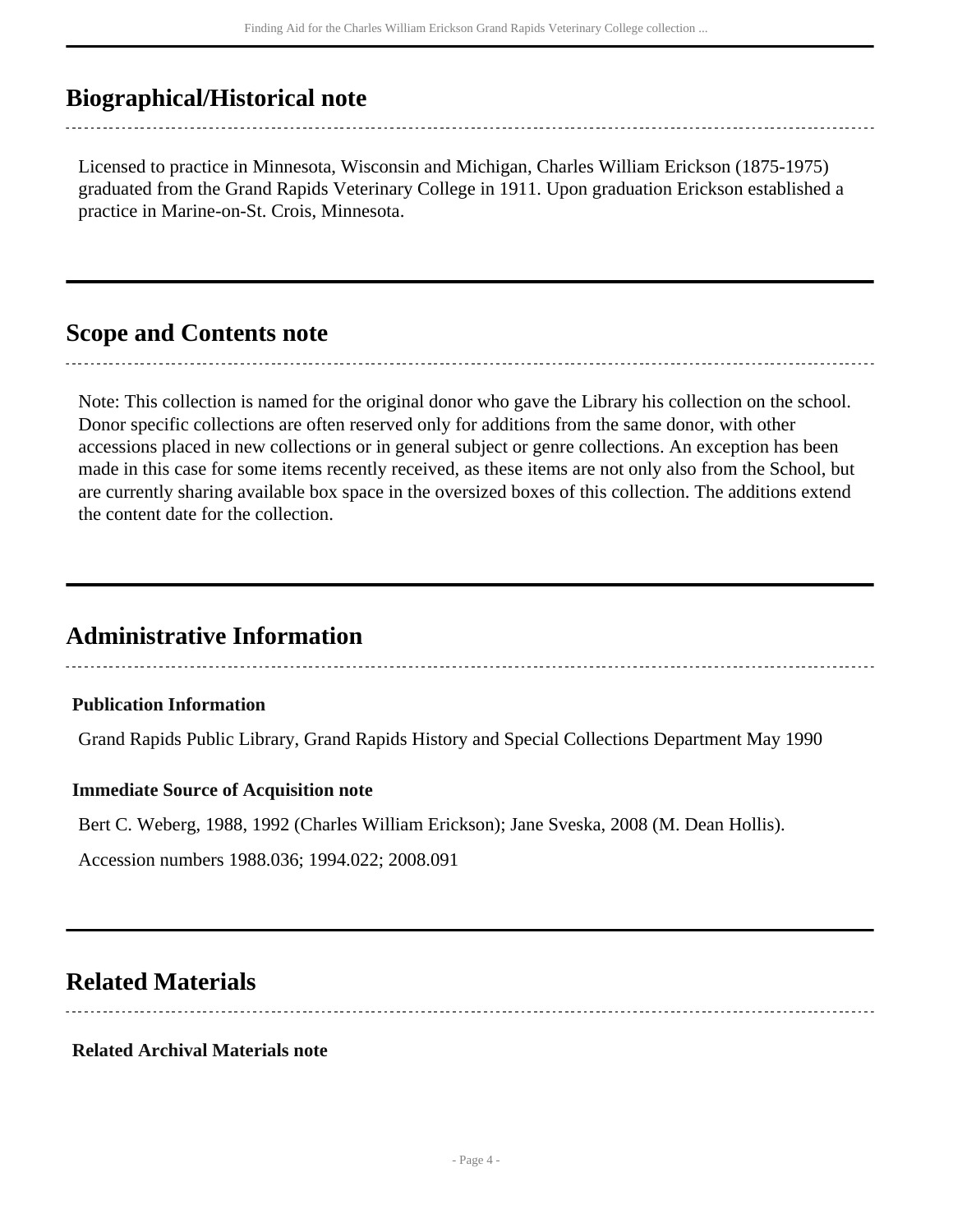Coll. 054. GRPL Photo Collection: Grand Rapids Veterinary College, Composite Class photos for 1902. (1902 - 2002.021, 1904 - 00.[2084].1)

Coll. 216. GRPL Ephemera Collection: Mar. 24, 1904. PhD. Certificate for Ernest E. Cribbs. With the seal and signature of the faculty and staff. 2006.067

## <span id="page-4-0"></span>**Controlled Access Headings**

### **Corporate Name(s)**

• Grand Rapids Veterinary College.

### **Genre(s)**

• personal papers

### **Geographic Name(s)**

• Grand Rapids (Mich.) -- History

### **Personal Name(s)**

• Erickson, Charles William, 1875-1975

### **Subject(s)**

• Veterinary colleges -- Michigan -- Grand Rapids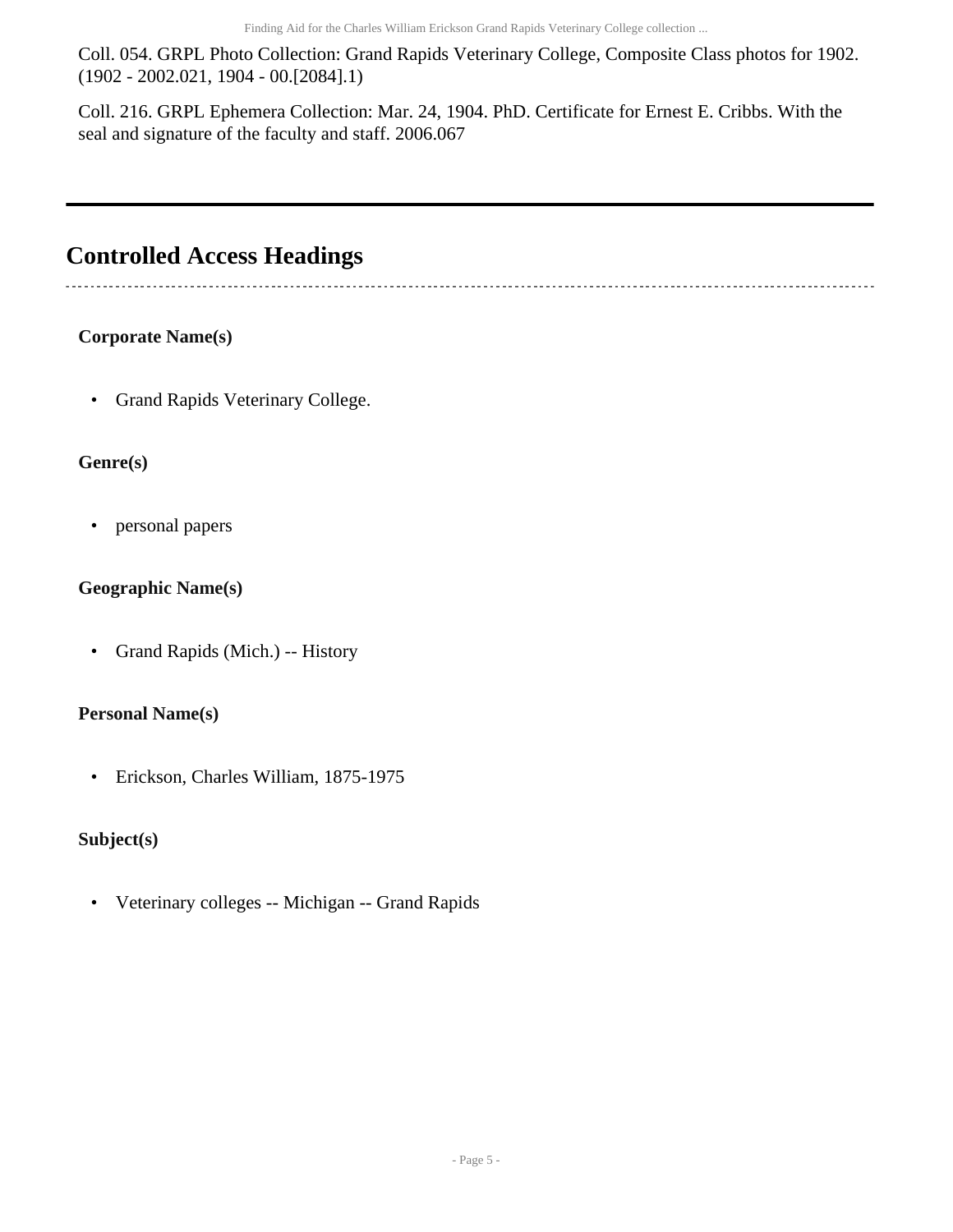# <span id="page-5-0"></span>**Collection Inventory**

<span id="page-5-1"></span>

| <b>Certificates</b>                                                                                                       |            |
|---------------------------------------------------------------------------------------------------------------------------|------------|
|                                                                                                                           | <b>Box</b> |
| Erickson diploma, 1911.                                                                                                   | 4SH        |
| Grand Rapids Veterinary College Alumni certificate, 1911.                                                                 | 4SH        |
| Grand Rapids Veterinary College, Literary Society Certificate. 1915 for M. Dean Hollis,<br>April 2, 1915. 2008.091        | 4SH        |
| Grand Rapids Veterinary College of Michigan. Doctor of Veterinary Science, Apr. 8,<br>1939. [Preservation needs] 2008.091 | 4SH        |

<span id="page-5-2"></span>**College Documents and Ephemera** 

|                                                                                          | <b>Box</b> | Folder |
|------------------------------------------------------------------------------------------|------------|--------|
| Grand Rapids Veterinary College Prospectus, 1903-1904.                                   | 2          |        |
| Grand Rapids Veterinary College Prospectus, 1904-1905.                                   |            |        |
| Grand Rapids Farrier College flyer, [ca.1905]. [Horseshoe training by<br>correspondence] |            | 3      |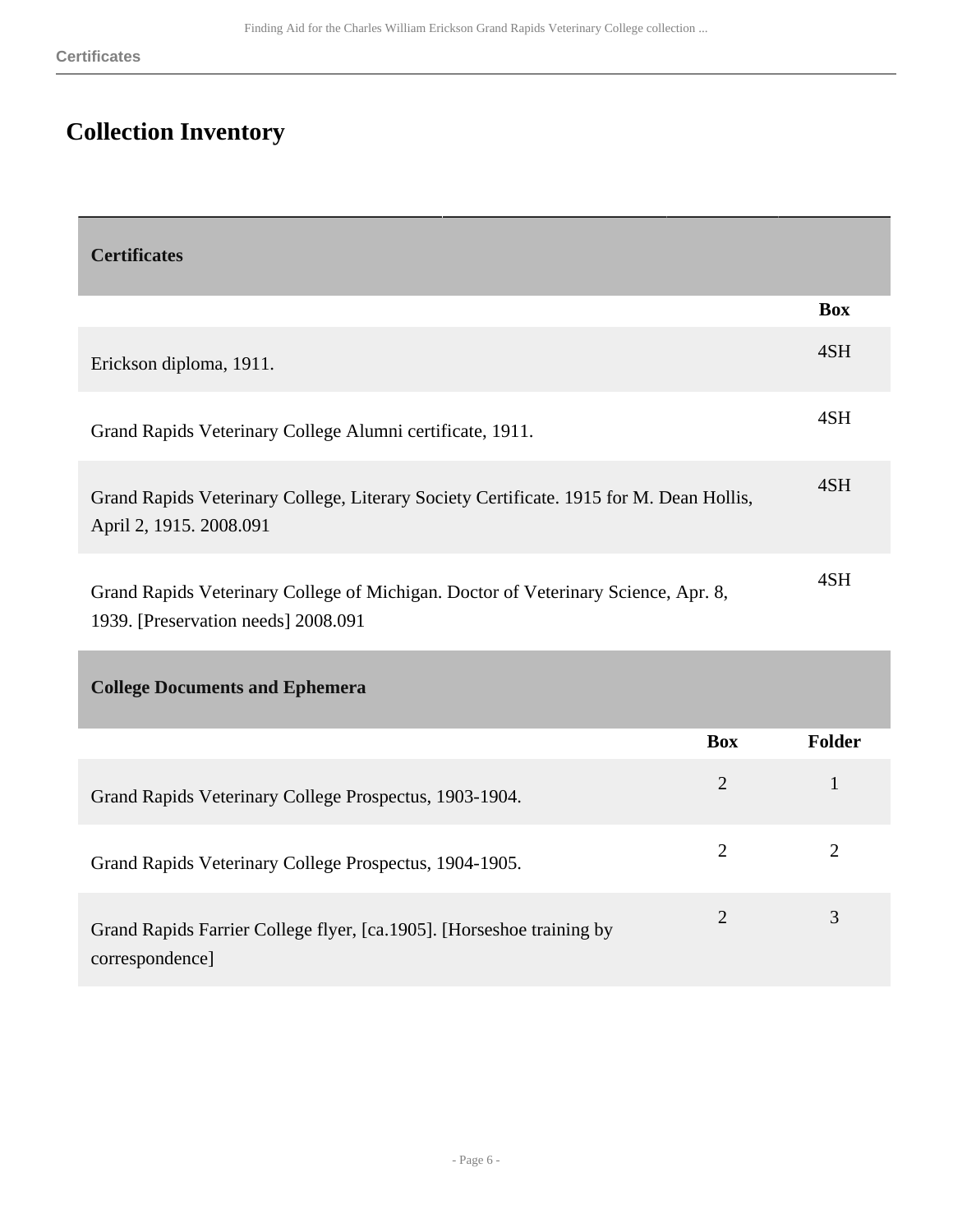<span id="page-6-1"></span><span id="page-6-0"></span>

| Shipping Permit for Movement of Drouth Relief Cattle, July 15, 1906 (?,<br>or 1936).                                           | $\overline{2}$ | $\overline{4}$            |
|--------------------------------------------------------------------------------------------------------------------------------|----------------|---------------------------|
| <b>Photographs</b>                                                                                                             |                |                           |
|                                                                                                                                |                | <b>Box</b>                |
| Graduates, 1911                                                                                                                |                | 4SH                       |
| Students (2), c.1910                                                                                                           |                | 3SH                       |
| Classroom, c.1910                                                                                                              |                | 3SH                       |
| Laboratory, c.1910                                                                                                             |                | 3SH                       |
| Dissection, c.1910                                                                                                             |                | 3SH                       |
| Class of 1915 / Robinson Studio photo. 2008.091. Note: Dean Murray Hollis is believe to<br>be right side, 3rd row from the top |                | <b>OVE</b><br>$17/18-D-8$ |
| Sketch books microscopic tissue specimens                                                                                      |                |                           |
|                                                                                                                                | <b>Box</b>     | Folder                    |
| [Linen fiber, cotton fiber , n.d. ca. 1908?]                                                                                   | $\overline{2}$ | 5                         |
| Glanders Lession, Dec. 9, 1909.                                                                                                | $\overline{2}$ | 6                         |
| Fatty Heart, Dec. 14, 1909.                                                                                                    | $\overline{2}$ | $\overline{7}$            |